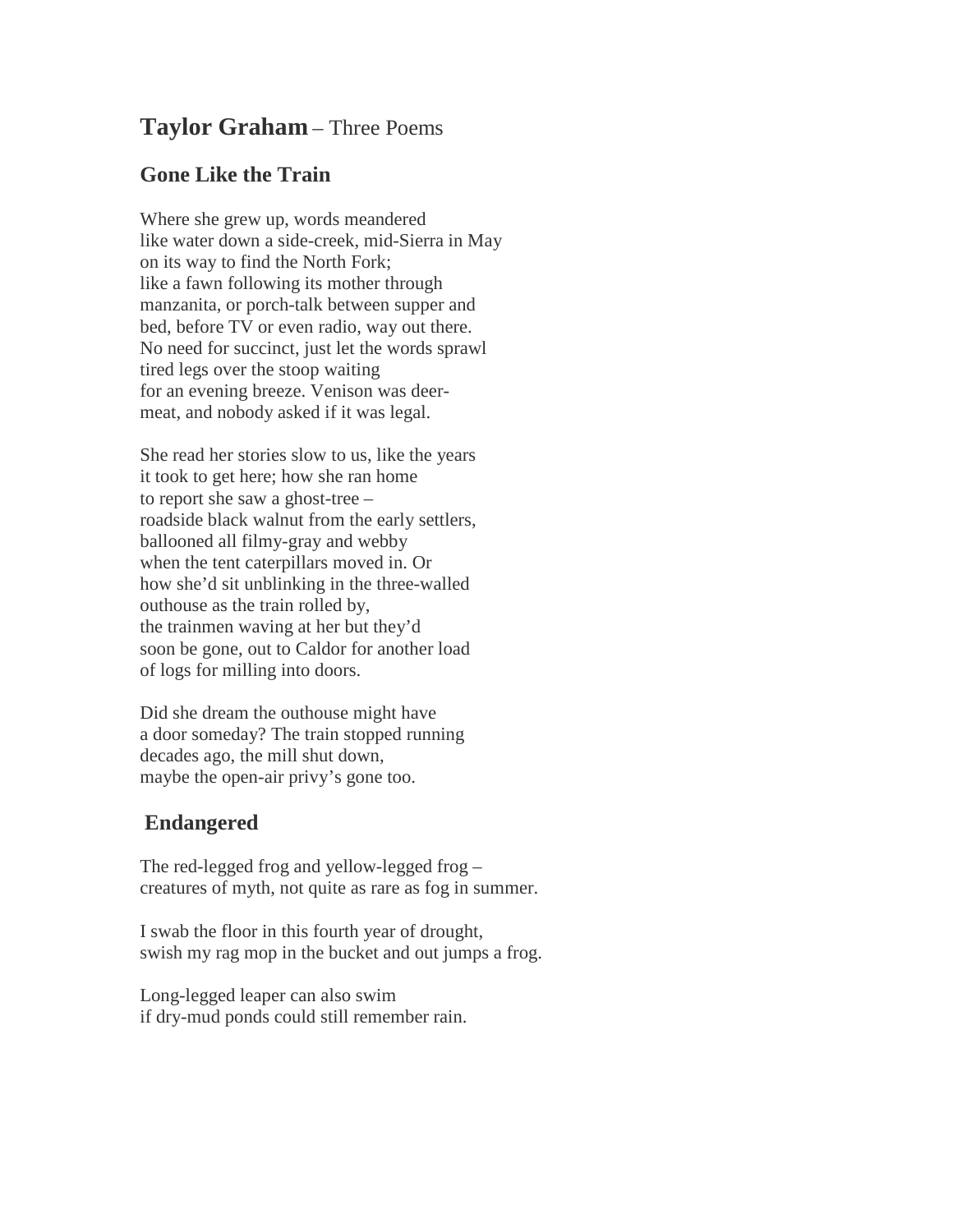Tiny treefrog/chorus frog, dancer in tights. If I look away he's gone. Does he have the answer? I clicked my iPad to catch bright of his eye but the lens swirled water-light colors, illusion, lies.

One small frog merits no documentary, his chorus a tale unfinished but with a comma,

## **Traders**

*for Coppa Hembo, last chief of the Hill Nisenan*

What's the retail price of a human life? Slave traders raiding the village

know, and the old woman left behind with a gangrenous leg,

mourning her stolen children. She'll be dead in minutes or days.

No time postponing, thieves on horses across the river, already gone.

But this father travels silent, on foot, leading mere boys –

one who chips rock to a lethal arrowpoint; a fletcher who charms

the snakebit pennon to its quarry. Together they crouch behind bushes,

watch the slavers carousing with a crazy bottle, hatbands cinched

over poisoned dreams. One boy stands guard, another

unfetters the slaves, a third frees the horses so they can gallop away.

The father judges it a fair trade.

**Taylor Graham** is a volunteer search-and-rescue dog handler in the Sierra Nevada, and serves as El Dorado County's first poet laureate (2016-2018). In addition to *Muddy River*